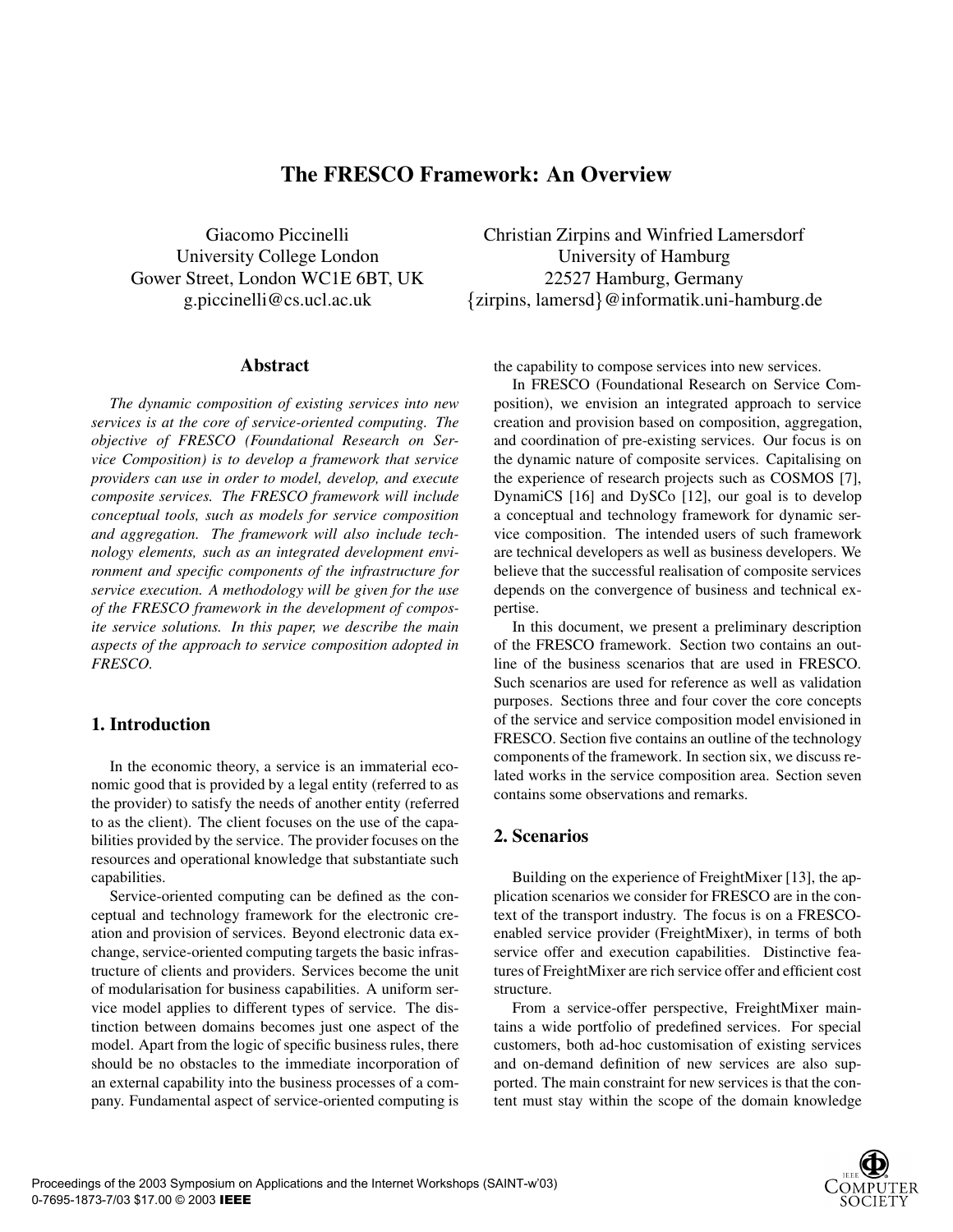of FreightMixer. For example, the transport of particular goods may be arranged in a way that half of the goods follows one route and the other half follows a different route. Having the goods subjected to processing (e.g. testing, labelling) might instead be outside the scope of FreightMixer.

In terms of execution capabilities, the infrastructure of FreightMixer is kept to a minimum. The business model of FreightMixer is based on dynamic composition of services and aggregation of service providers. The FRESCO framework provides to FreightMixer the methodology and conceptual tools required for modelling composite serviceoriented solutions. FreightMixer adds the business knowledge of the transport industry. The framework also includes service modelling tools and core components of the execution infrastructure. FreightMixer adds a selection of components that complete the execution capabilities of the system.

As in the initial version of FreightMixer, there are two common elements for all the scenarios. On the conceptual level, the focus is on services and service composition. On the practical level, a business-level interface that shows the various aspects of customer interaction and service delivery is used as main communication instrument.

# **3. Service Model in FRESCO**

The service model adopted in FRESCO is servicecentric. A service is based on a set of core capabilities that a service provider turns into new capabilities. We refer to the new capability as service content. Integral part of the service is the provision logic for the service content. The provision logic is enforced by specific capabilities of the service. We refer to such capabilities as service shell. The type of a service is defined based on both service content and provision logic. Similar considerations apply to the definition of a service instance.

The capabilities involved in the service shell fall into five categories: interaction, publication, negotiation, contract management, and billing. Interaction relates to the information exchange between service and users (e.g. ontology and process logic). Publication relates to the communication of information about a service to potential users (e.g. advertising). Negotiation relates to the agreement over terms and conditions associated to the provision of the service (e.g. price or optional features). Contract management relates to the compliance of the service with the terms and conditions agreed with the user (e.g. service level agreements). Billing relates to the enforcement of the charging model for the service usage (e.g. request tracking). For all the categories, the attention is on the information flows as well as on the procedural logic associated to service provision.

The main roles involved in the service model are service provider, service user, and intermediaries. Specialisations of the main roles appear in various parts of the service shell. Delegation of roles is transparent to the model. For example, FreightMixer can relay on a third party to fulfil the duties involved in an insurer role. Nevertheless, FreightMixer retains full responsibility for the level of insurance agreed with the customer. Similarly, the customer can relay on a bank to fulfil the role of payer. While orthogonal to the service model, role management is a fundamental aspect of FRESCO.

## **4. Service Composition in FRESCO**

Similarly to the FRESCO service model, the composition model envisioned in FRESCO is service-centric. The main assumption in FRESCO is that the capabilities of a service S are based entirely on other services  $(SC_1, SC_2, \ldots)$ . We refer to S as the composite service, and to  $SC<sub>i</sub>$  as the service components. Composite service and service components are based on the same service model. A composite service can act as service component for other composite services.

Service composition in FRESCO is about creating new services out of existing services. The content of a composite service depends on the content of the related service components. For example, the transport capabilities of Freight-Mixer depend on the transport capabilities of its suppliers. Similar dependencies apply to the provision logic of a composite service and its components. For example, the service level agreements (SLAs) offered by FreightMixer reflect the SLAs offered by its suppliers.

In the remaining part of this section, we describe the main characteristics of the service composition model for FRESCO. Aggregation and coordination of service components are highlighted as specific aspects of the overall model.

### **4.1. Service Composition**

Given  $T$  the set of all possible service types, the FRESCO model for service composition can be described as the definition framework for functions  $f$  of type  $T^* \rightarrow T^*$ . We refer to f as a composition function. The definition of a composition function captures the use of service components and of specific elements of the composition framework for the enforcement of new services. Both domain and co-domain of a composition function can include multiple instances of a service type; the rationale is that multiple instances of a service may be used as well as produced. Excluding the capabilities provided by the composition model, all the capabilities involved in the enforcement of new services are modelled as services.

Time and the interdependencies between services are fundamental dimensions for services and service composition. For example, FreightMixer may offer a transport ser-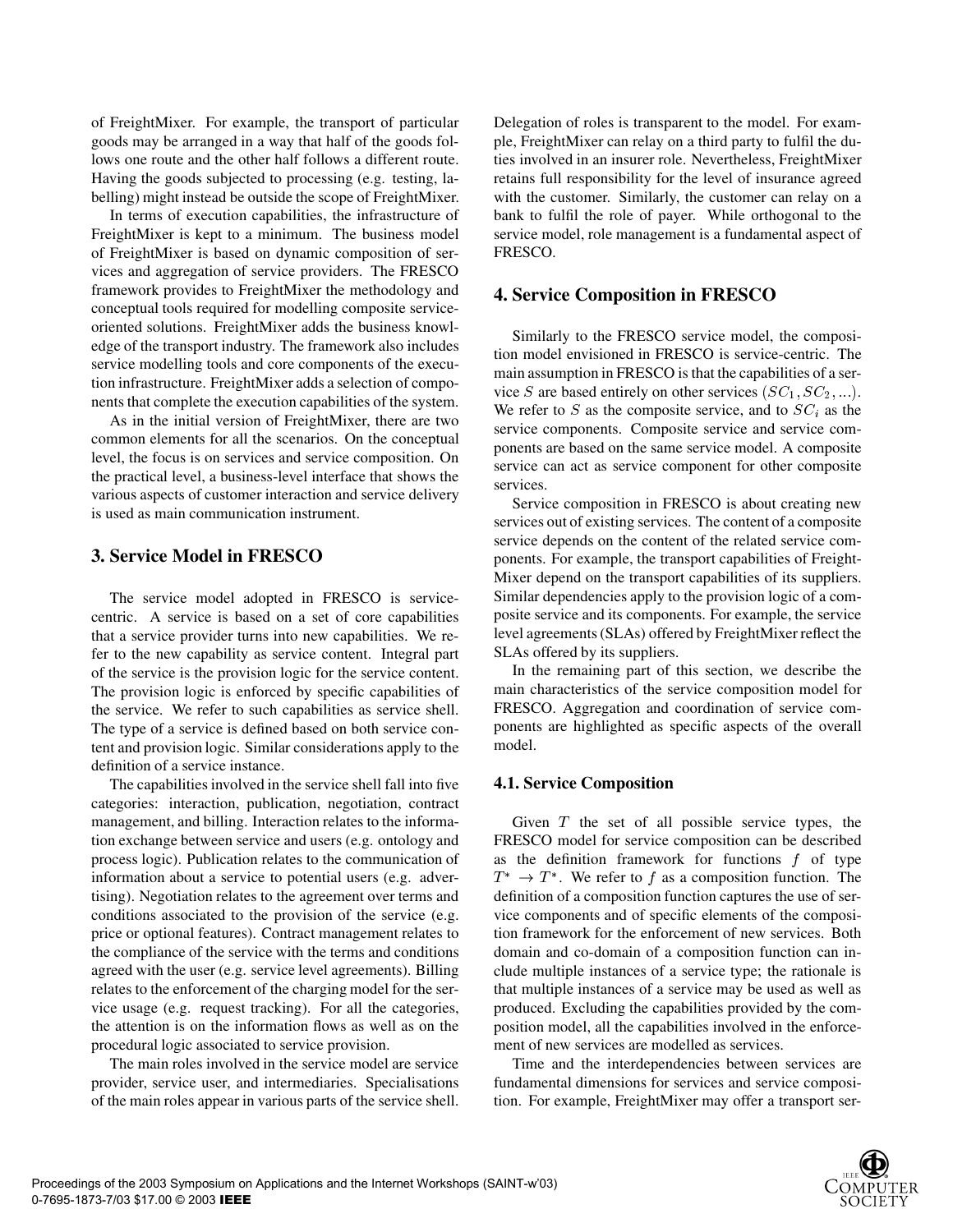vice whereby the customer decides on some of the features (e.g. level of insurance) at different stages during the execution of the service. Depending on the choices of the customer and on when the choices are made, some service components may or may not be required. Temporal and causal relations between service components are fundamental aspects of the logic of enforcement for a composite service. The dynamic nature of such relations is central to the service composition model proposed in FRESCO.

Intermediation plays an important role for the composition of services. In FRESCO, an intermediary is defined as an entity intervening in the relations between two or more services. Intermediation can be the sole purpose of specific services (e.g. brokers), as well as the result of specific roles played by a service component in a composite service. The FRESCO model is based on distributed intelligence; intermediation and delegation provide the glue between service components. Adaptability is another aspect of the model.

#### **4.2. Service Coordination**

A composite service defines a network of relations connecting service components. The coordination model covers the aspects of operation and interaction in service provision related to the cooperation between different service components.

Reflecting the requirements coming from the composition model, the coordination model envisioned for FRESCO supports dynamic changes of the cooperation logic between service components. Following from the example in section 4.1, the introduction of a new insurance service may require the coordination logic for the other services to be adjusted. Similarly to the composition intelligence, the coordination intelligence is distributed. Intermediation, delegation and adaptability are directly supported in the model.

#### **4.3. Service Aggregation**

Service aggregation covers the acquisition of instances of service components by the provider of the composite service. The aggregation of service components has a direct impact on the provision of the composite service. In the example in section 4.1, FreightMixer may commit to a customer request before having acquired all the service instances required. On the one side, FreightMixer can reduce costs by acquiring only what is actually required to satisfy the customer. On the other side, fluctuations in the service offer may leave FreightMixer incapable to fulfil contractual promises.

The aggregation model envisioned for FRESCO supports dynamic acquisition of service components. The model captures the interdependencies between services, as well as the notion of surrogate. Overall, the model is based on the definition and optimisation of risk and utility functions. Intermediation, delegation and adaptability are fundamental aspects of the model. The aggregation intelligence is distributed.

## **5. The FRESCO Technology Framework**

The objective of the overall FRESCO framework is to support service providers in the creation and provision of composite services. To put FRESCO concepts into practice, the composition model will be supported by concrete technology in the form of tools and infrastructure components. Such technology augments the technical capabilities of service providers related to the support of the lifecycle of composite services. We refer to the technology-related part of the FRESCO framework as FRESCO technology framework.

In the remaining part of this section, we first outline the model envisioned in FRESCO for service providers. We then present an overview of the technology framework we will contribute to the realisation of such model.

### **5.1. Provider Model**

Although the notion of service is central for service providers, the provider model is provider-centric. A provider offers a set of services. The external view of a service is captured in a service type, which reflects the content and the provision logic for the service. For each service, the provider defines a specific implementation logic based on the FRESCO composition model. We refer to the implementation logic of a service as service definition. Service definitions represent a key asset for a provider, and they are not visible to service users.

The realisation of the service content can be based on internal as well as external capabilities. The only requirement is that all capabilities are modelled as services. The internal capabilities of a provider can derive from a wide range of resources. For example, FreightMixer may have a process management system, a knowledge base, and a customer relationship management system. We refer to the overall set of internal and external capabilities as the execution platform of a provider. As an observation, we envision technology trends such as grid computing and data centres having a potentially big impact on the execution platform of many service providers; hence on the service offer of such providers.

Like for the service content, also the realisation of the service shell is based on a set of capabilities that can be internal or external to the service provider. The main difference is that there is no requirement for such capabilities to be modelled as services. We refer to the capabilities that realise the service shell as service platform. The service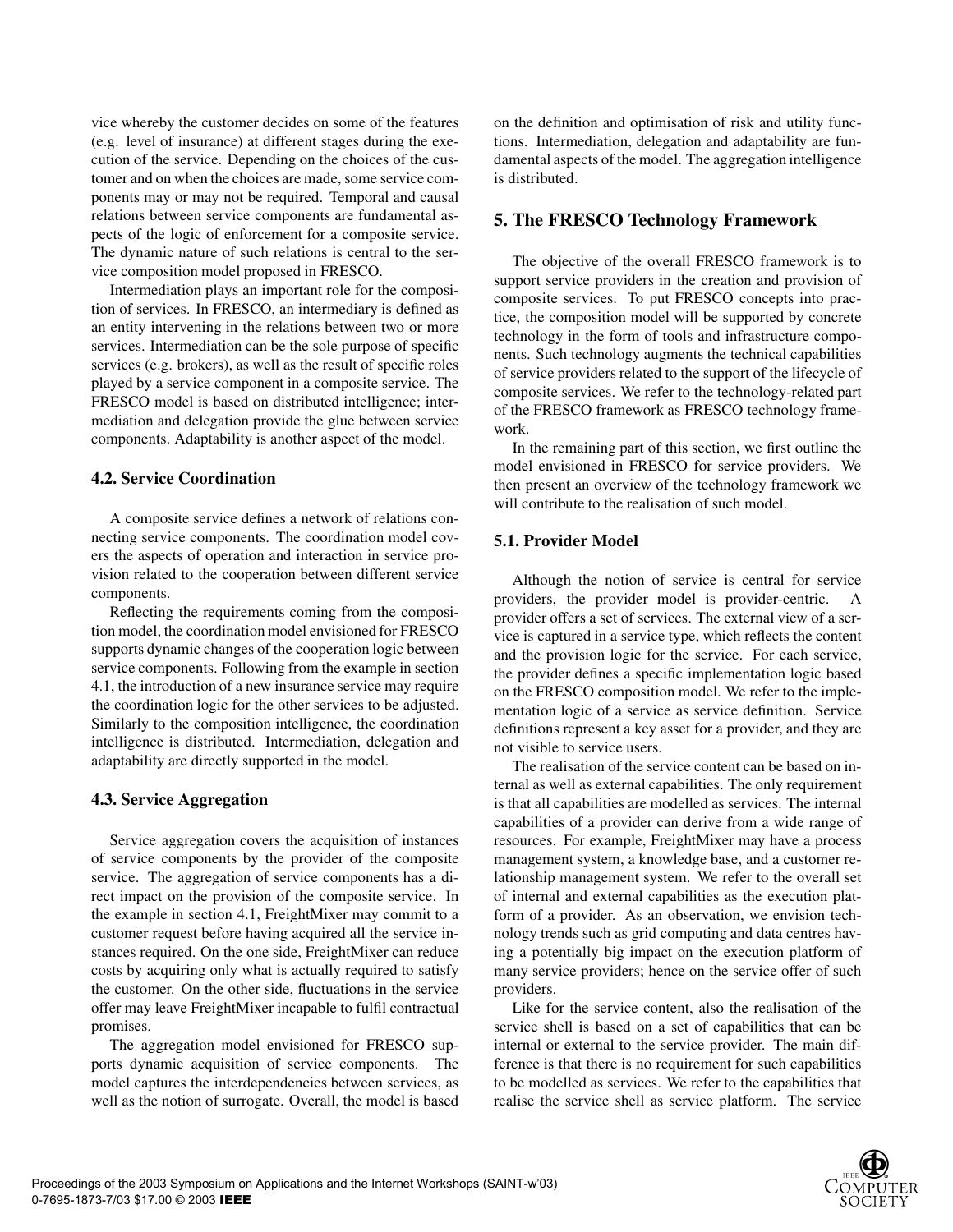platform is divided into five parts, each related to one of the aspects of the service shell indicated in the FRESCO service model (interaction, publication, negotiation, contract management, and billing). A provider also maintains knowledge of clients and service usage in accordance with specific models. For example, the client model may capture information then used for service customisation.

#### **5.2. Technology Framework**

The main elements of the FRESCO technology framework are the integrated development environment (IDE) and an integrated runtime environment (IRE). The FRESCO IDE is intended to support providers in the engineering phase of a composite service. For example, graphical tools will be provided for the specification, verification, and simulation of composite services. Service specification encompasses the composition logic, the aggregation logic, and coordination logic for the service. Verification encompasses formal proofs of service properties, such as behaviour and results produced. For example, the provider may need to verify that the service can reply to specific user requests. Simulation supports the investigation of aspects of a service for which formal proofs are not feasible. For example, simulation can be applied to investigate the reaction of the service to different loads of requests.

The FRESCO IRE includes mechanisms dedicated to the enforcement of composite services. The IRE encompasses the composition, coordination, and aggregation of the instances of service components involved in an instance of a composite service. The enforcement of the basic service model (service shell in particular) is outside the scope of the IRE. Nevertheless, specific indications and requirements will be given in order to ensure seamless integration between service-related and composition-related aspects of service enforcement. As an observation, the IRE will be built on established open technologies and standards (e.g. workflow management systems, databases, middleware platforms, Componentware). Principles such as encapsulation, loose coupling, and late binding will be driving the implementation of the IRE.

An overall methodology encompassing the use of the FRESCO technology framework will be provided. Particular attention will be devoted to the integration with technologies that are likely to be already available to service providers.

# **6. Related Works**

The notion of service is one of the most overloaded in the information technology arena. Focus on capabilities and abstraction from embodiment emerge as common elements in the different interpretations of a service. Still, serviceoriented computing covers anything from the retrieval of an object reference to the booking of a flight. From a modelling perspective, the notion of service emerges as a natural evolution of the notion of object. Around the middle of the past decade, the reference model for open distributed processing (RM-ODP) [8] captured one of the first formalisations of the service notion. Previous research efforts such as Trade [10] converged into the RM-ODP.

The next big step for service-oriented computing was in 1998, with the HP proposal of the e-service vision [9]. The e-service vision set a consistent framework of business requirements on technical solutions centred on the service notion. The momentum created in the IT industry and in the research community is mainly reflected in the web service standard and technology stack [18]. The main limitation of the current web-service stack is that the service model is almost indistinguishable from a basic object model. For example, WSDL (Web Service Description Language) [5] covers the equivalent of method invocations. Still, current proposals such as WSCL [3] (Web Service Conversation Language) promise to raise the level of abstraction. Initiatives such as UDDI [17] (Universal Description Discovery and Integration) the Semantic Web [2] and Grid Computing [6] are also targeting richer service models.

Composition is a central concept in the e-service vision. In terms of web-service stack, initiatives such as WSFL (Web Service Flow Language) [11] and XLANG [14] explicitly target service composition. The main issue is that the web-service component model constrains the scope of service composition. Independent from the web-service stack, recent works on service composition include PIC-COLA [1], ICARIS [15], DynamiCS [16], E-Flow [4], and DySCo [12]. In relation to FRESCO, the main limitation we identify in such works lays in the service model assumed. Generality in the assumptions positively reflects on the generality of the results. The problem is that generality often prevents for direct applicability.

# **7. Conclusions**

Service composition is central to service-oriented computing. In FRESCO, we prose a service model that reflects the requirements deriving form HP e-service vision. Based on such model, we concentrate on the definition of a conceptual and technology framework that supports the creation and enforcement of composite services. In particular, we target the dynamic service composition of services. Fundamental characteristic of our proposal is the separation between composition, coordination, and aggregation logic for a composite service.